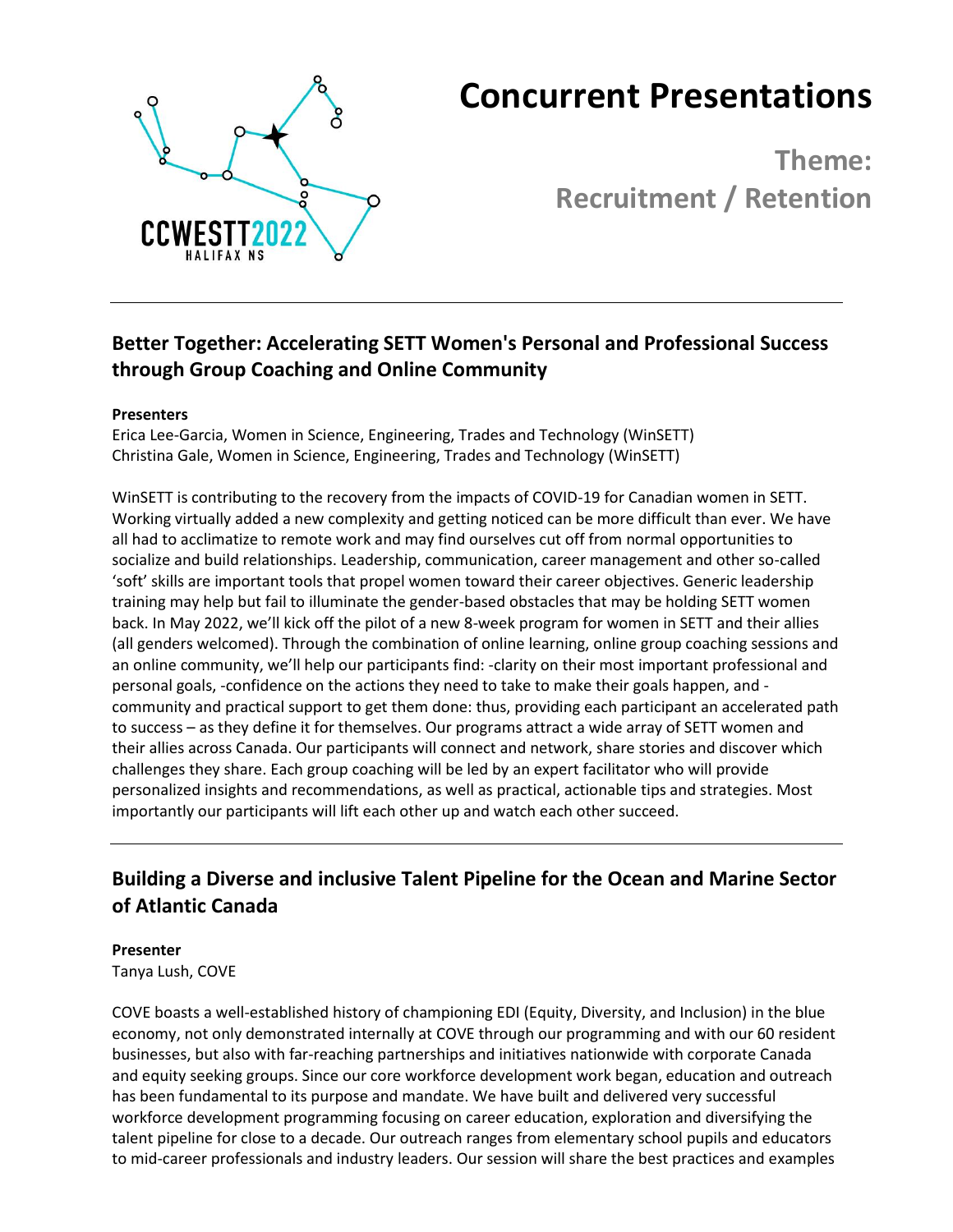of talent pipeline activities for inclusive and diverse recruitment and retention in our sector(particularly focusing on high school and post-secondary students), as well the mindful approach in of project/program development in how we weave EDI into all of our workforce development projects and initiatives.

### **Let's Talk: Women in STEM and Science Teaching**

#### **Presenters**

Donatille MUJAWAMARIYA, Université d'Ottawa Janelle Fournier, Université d'Ottawa

How many women in STEM in the contemporary era? What were/are their major contributions to STEM fields? And how can science teaching, at the elementary, secondary and university levels, contribute to a better promotion/participation of women in STEM for the benefit of all society? These are some of the questions we want to address with the audience, during the talk to which women and men are all invited. The floor is yours!

### **Collaborating for Greater Gender Diversity in University Engineering Programs**

#### **Presenters**

Joëlle Pelletier-Nolet, NSERC Chair for Women in Sciences and Engineering (Quebec Region) Eve Langelier, NSERC Chair for Women in Sciences and Engineering (Quebec Region) Jade Brodeur, NSERC Chair for Women in Sciences and Engineering (Quebec Region) Vincent Belletête, École de gestion Nolwenn Crozet, Faculté des lettres et sciences humaines

Since 2011, Engineers Canada has set a national target of 30% women newly admitted to provincial orders by 2030. Engineers Canada's 30 by 30 initiative shows the need to take concrete action in our universities. Indeed, the focus on increasing the number of women in engineering mainly concerns Canadian universities that are mandated with graduating more women students in these fields. To this end, the Chair for Women in Science and Engineering in Quebec has developed a project to identify recruitment, retention and academic support practices for women students in engineering faculties, schools and departments in Quebec. In this proposed presentation, we will present the report Collaborating for Greater Gender Diversity in University Engineering Programs as a result of this project. This report is a tool that universities can use to devise an action plan. It is divided into three parts. The first presents the design of the inventory, the practices collected and the key findings. The second features a discussion of the measures proposed in the inventory, supported by a literature review, and gives examples of promising or proven practices in Western countries. The third part concludes with 14 recommendations for the university community in order to effectively guide efforts to improve women's representation in engineering. Although the project was conducted for the engineering field at the university level, it could be transposed to science programs and college programs in science and engineering. Moreover, this report sets forth findings and information that could inspire the field of science.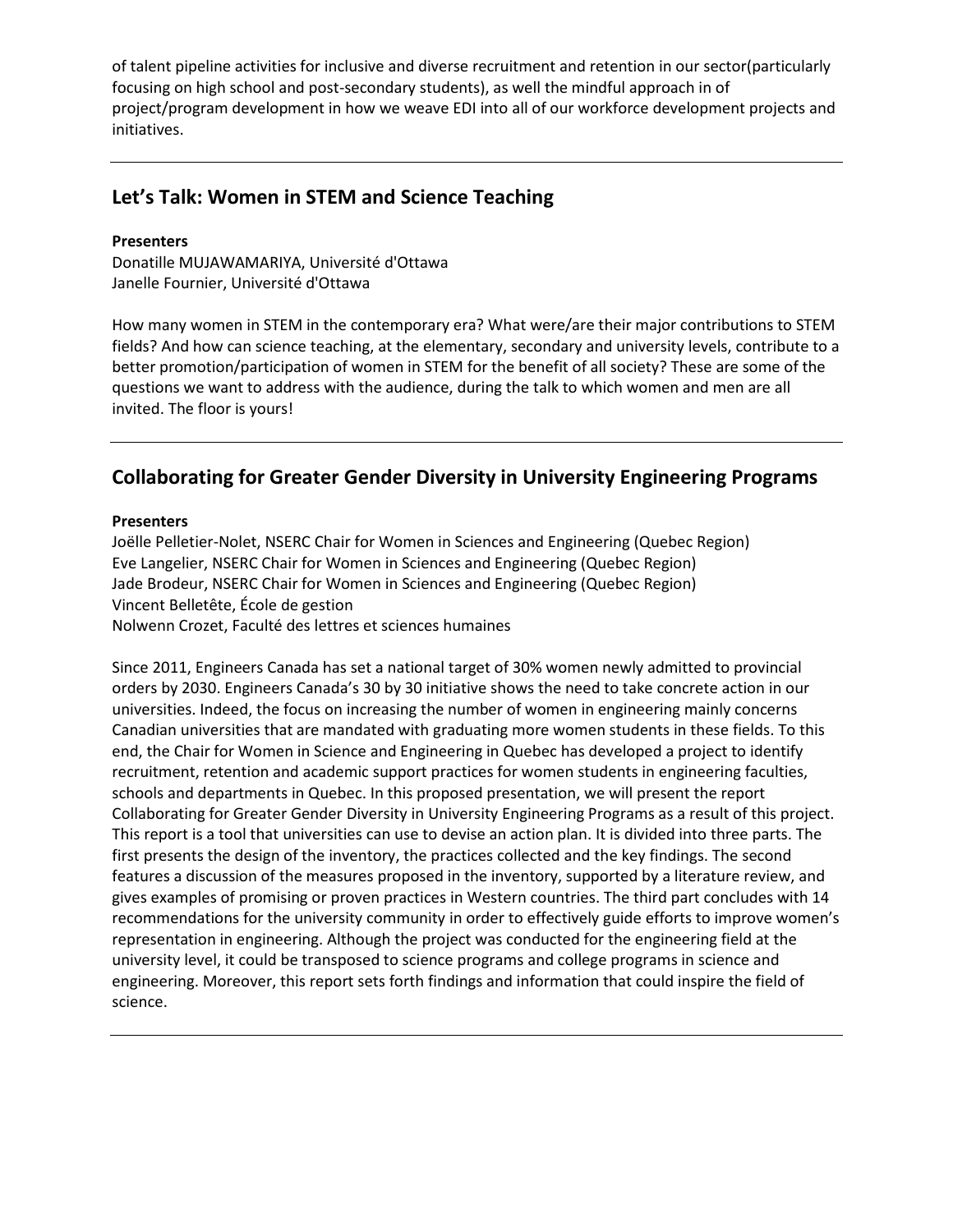### **COVID-19 and it's effect on our tools stop the leaky pipeline**

#### **Presenter**

Lori Wareham, University of Saskatchewan/McInnes Cooper

Mentorship has long been found by research to be the best method for retention, when done correctly. Before the concept of 'bias' and ' " were terms used commonly in workplace trainings, social science research had found them integral to why minorities in male-dominated workplaces left in disproportionate numbers. While the concept of the workplace has continue to evolve- none so rapidly as by the catalyst of COVID-19. With more people working from home (large numbers of them identifying as women), and more social programming being cut for safety reasons- we are potentially hitting a new leak in the 'leaky pipeline'. This presentation will look at the research we have, as well as the stats coming out of COVID-19 to project new issues employers and alike may wish to keep aware of to avoid more women leaving WESTT fields.

# **Exposure to Engineering: High School Participation in Outreach Programs, Role Models, and Recruitment Events and Likelihood of Engineering Program Graduation**

#### **Presenter**

Nicole Wilson, University of Alberta

Girls and women are under represented in engineering. Researchers recommend building awareness and maintaining interest in STEM careers through more frequent exposure to STEM, including through relationships with role models, participation in outreach programs, and university and program information. However, limited research is available looking at the long term outcomes of this programming for students. We take an occupational fit perspective to look at whether exposure to engineering prior to entry, such as through outreach programs, leads individuals to better assess the fit between their values and interests and ultimately to complete their engineering degree. In this study, we surveyed students about their outreach program, role models, and recruitment event participation in high school and assessed whether they graduated or not 5 years later. Results suggested that there are differences among male and female students and also point to future research directions for understanding girls and women's attraction and retention in engineering.

### **Reflections on the experiences, challenges, and successes of the L'Oréal laureates: what more needs to be done?**

#### **Presenters**

Virginie Hotte-Dupuis, L'Oréal Canada Eleanor Haine, Canadian Commission for UNESCO Liette Vasseur, Brock University

As the L'Oréal For Women in Science program initiates the process of selection for its 20th edition, it is important to reflect and celebrate the success of the previous laureates and discuss their challenges and the strategies that they have taken to further their careers in science. Where are they now? How did the fellowships help them to be recruited and retained as scientists? L'Oréal For Women in Science fellows are great mentors for young women coming into science. Through their reflections and experience, this session will examine what has been done and what else can be done to continue supporting women in science. L'Oréal Canada and the Canadian Commission for UNESCO will also present their side of the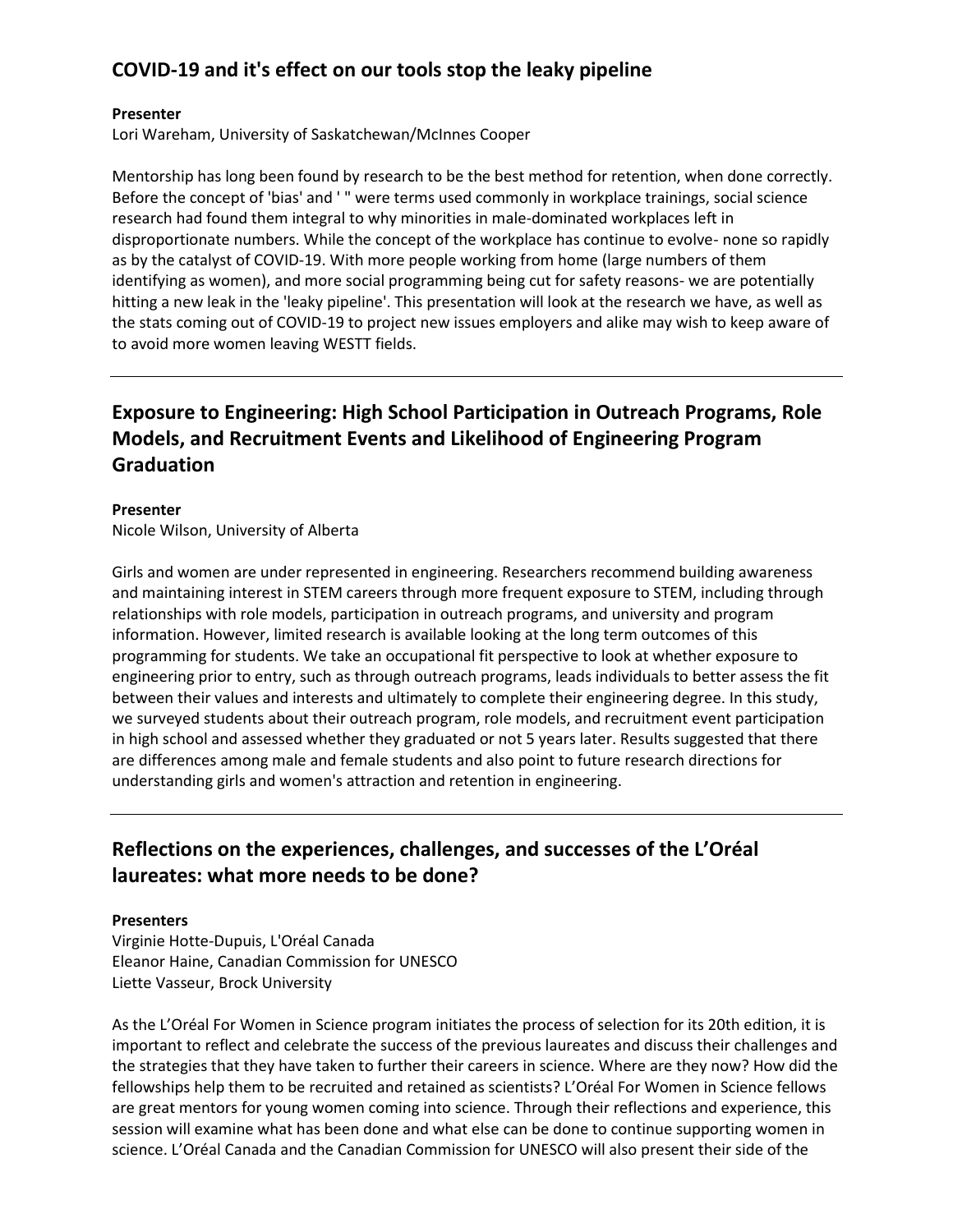story as supporters and sponsors of women in science. The brief presentations of the panel will be followed by a question period during which participants may also suggest ideas and strategies to remove the barriers for equity, diversity, and inclusion in science.

### **She Persisted, or Did She? The Role of Belongingness and Utility Value in Women's Persistence in STEM**

#### **Presenters**

Randy Lynn Newman, Acadia University, Department of Psychology Hanna Bincik, Acadia University, Department of Psychology Joseph Hayes, Acadia University, Department of Psychology Tamara Franz-Odendaal, Mount Saint Vincent University, Department of Biology, and NSERC Chair of Women in Science and Engineering (Atlantic)

The degree to which women expect, perceive, and are influenced by negative stereotypes pertaining to their abilities or interests acts as a barrier to entry and persistence in science, technology, engineering, and math (i.e., STEM) fields. In this presentation, we will review results from a multi-institutional study examining the impact of stereotype vulnerability on differing aspects of university students' commitment to their academic major (i.e., personal identity versus obligation and perceived costs) along with the potential mediating effects of belongingness, life satisfaction, and utility value. We surveyed Canadian undergraduate students (N = 496) enrolled in a range of academic majors (i.e., physical sciences [pSTEM], life sciences [lsSTEM] and non-STEM). Results of moderated mediation analyses indicate that women are more vulnerable to stereotypes than men, particularly in pSTEM fields. Moreover, women's vulnerability to stereotypes serves as an antecedent to reduced belongingness, a devaluing of their major, and reduced life satisfaction, all of which predict lower levels of identity-based academic commitment. Findings underscore the importance of dispelling negative cultural stereotypes about women's abilities, particularly within pSTEM fields, as a way of encouraging women to enter and persist in these fields.

### **WinSETT – Who are We? Where We've Been and Where We're Going – Help us shape our future in support of Women and Employers in SETT**

#### **Presenters**

Marg Latham, WinSETT Centre Sarah Watts-Rynard, WinSETT Centre Edna Dach, WinSETT Centre

WinSETT was launched at the CCWESTT Conference in 2010 to develop leadership programming that would enable and encourage early- and mid-career women to enter, grow, stay and lead at all levels in SETT workplaces. Over the last decade, we've built in-person and online leadership programs for women and through our project work with researchers and employers, initiated efforts to influence SETT workplace culture to be more respectful and inclusive. This action-oriented mission is what drives us. We strive for a world where women participate fully in science, engineering, trades and technology. At CCWESTT in 2020, WinSETT had planned a session to celebrate our 10-year anniversary and hoped to engage attendees in a vision of our next 10 years. In this fun interactive session, Marg Latham, Chair of WinSETT along with Sarah Watts-Rynard, Vice Chair and Edna Dach will present the past, present and future of the WinSETT. Come along and discover information about the WinSETT Centre and the work that has been accomplished to date including the most recent project with WAGE, Reducing Systemic Barriers in Science, Engineering, Trades and Technology to Advance More Women In SETT. During the session participants will break into groups to discuss future opportunities for WinSETT. They will also